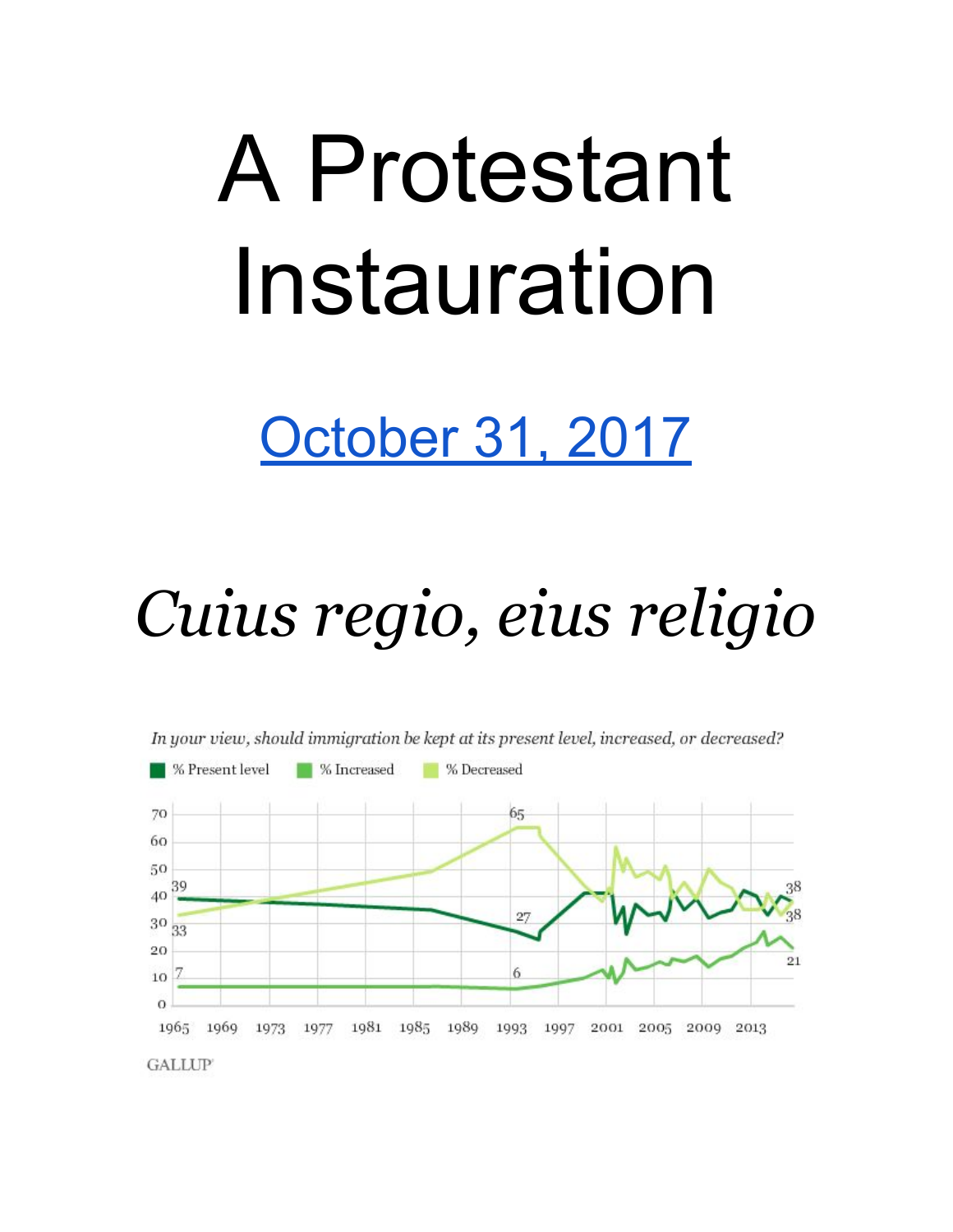

In the above two graphs we witness utter contempt for the consent of the people -- over 90% of whom opposed increasing immigration and did so consistently for decades. Since such a policy replaces the people, we are justified in suspecting the contempt for their consent is secondary to contempt for the people themselves.

The elite minority relentlessly pushed this policy of immigration, admonishing the people in moral terms to "tolerate" this policy. They believed they didn't need to temper their policies until they had convinced the people that their replacement was at least morally neutral if not a moral good. As a consequence, derisively-termed "populist" movements now erupt. In response, these elites express moral outrage and contempt in the strongest possible terms -- including criminal prosecution of speech in some jurisdictions.

Such hubris is hard to understand except as quasi-religious fanaticism infecting the elite -- a religion in which contempt for the people, hence their consent, follows from the people being moral pariahs -- unrepentant sinners.

Such abject fanaticism is far beyond that necessary to demonstrate there is no such thing as "secular" authority utterly devoid of religious bias.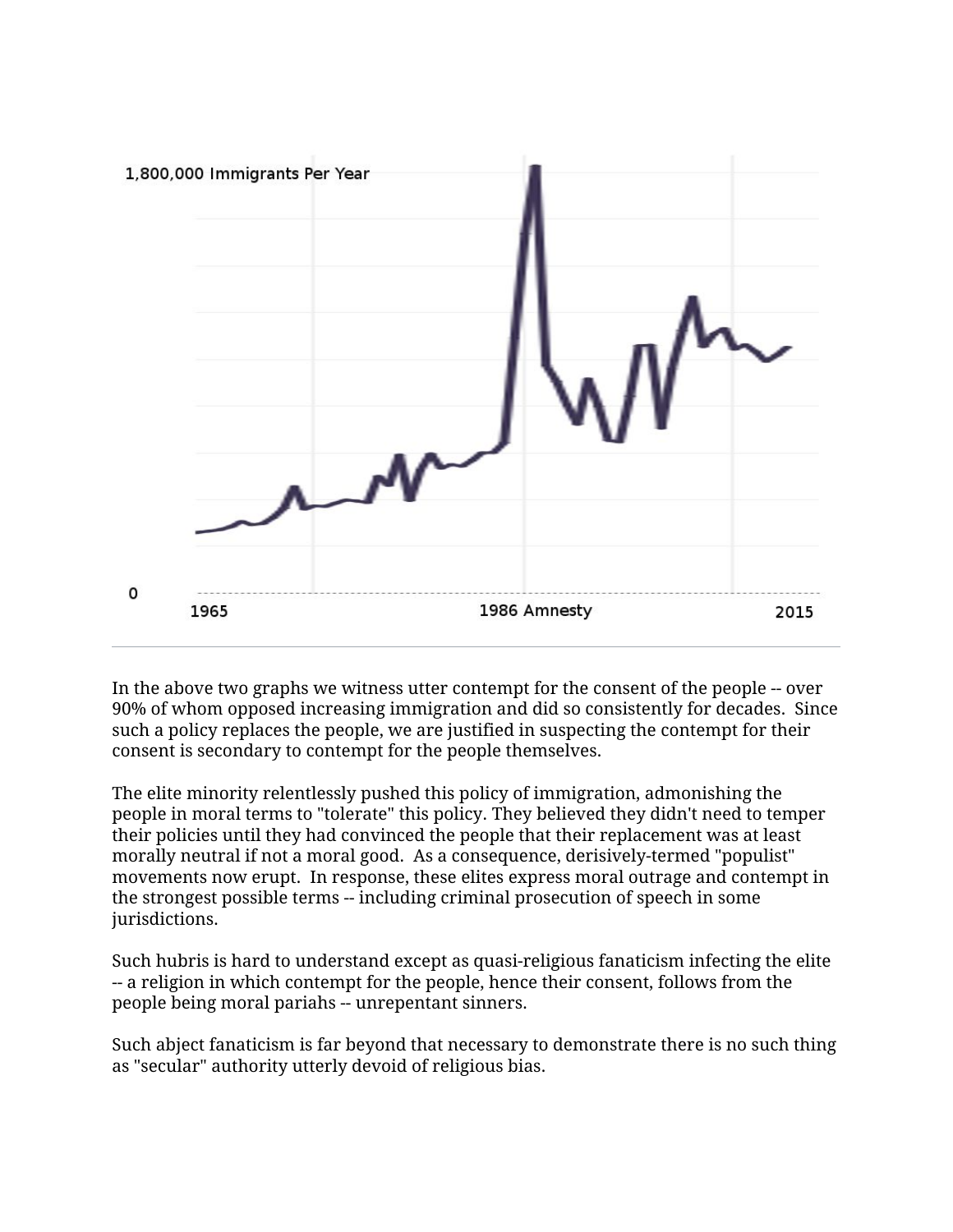The sine qua non of religion is faith. Ignorance (incomplete knowledge) informs every decision. Therefore every decision implies an act, if not leap of faith. This includes official acts of government. The conceit that some actions are more rational than others is neither here nor there when it comes to deciding the boundary between secular and religious authority.

We have been here before, albeit in less existential urgency, and it bodes apocalyptic bloodshed.

Martin Luther's October 31, 1517 initiation of the Protestant Reformation set in motion decades of devastating wars in central Europe. The first decades of such wars ended in 1555 with The Peace of Augsburg. The foundation of that peace was the principle of *Cuius regio, eius religio* which means "whose region his religion": Sovereigns had religious authority over their respective regions.

Individuals who differed with the religion of their sovereign were then granted a grace period to emigrate to another, more compatible, sovereign's region hence religion.

More decades of war broke out when the Holy Roman Emperor tried to return to religious uniformity across all sovereignties. However the principle of regional religious autonomy, with individual choice supported by assortative migration, was ultimately victorious with the 1648 Peace of Westphalia.

Then, in 1667, England's Royal Society, quite deliberately, conspired to divide secular from religious authority. Ostensibly this was to free the advancement of the natural sciences from conflicts with religion. It is telling that The Royal Society justified this schism by pointing to the dangers of "religious enthusiasm" that had been sweeping the country. The Greek term "enthuse" means "god-within". This "god-within", according to Plato, is the source of all wisdom and has priority over reason. The Royal Society, then, was attempting to "free" science of what the Platonists saw as the source of wisdom.

However, the fault-line would eventually find its way, largely through men of the Enlightenment, such as John Locke, to do the impossible:

#### Divide the Individual

This pseudo-individual of the Enlightenment consisted of a natural object -- a body -- and an abstract object -- mind -- "free" of nature or any "god-within".

However across the Atlantic, nature challenged the pseudo-individual with a New World. Barely more than a century of exposure to nature's necessities led Thomas Jefferson to invoke "Nature and Nature's God" as the authority for the Declaration of Independence.

The virtue of the original intent of the United States Constitution is in its relative humility, as theocracies go, reflected in the 9th and 10th Amendments to the US Constitution. These amendments were an instauration of *Cuius regio, eius religio* - reserving to the States and The People, respectively, power over all matters but those enumerated to the Federal government.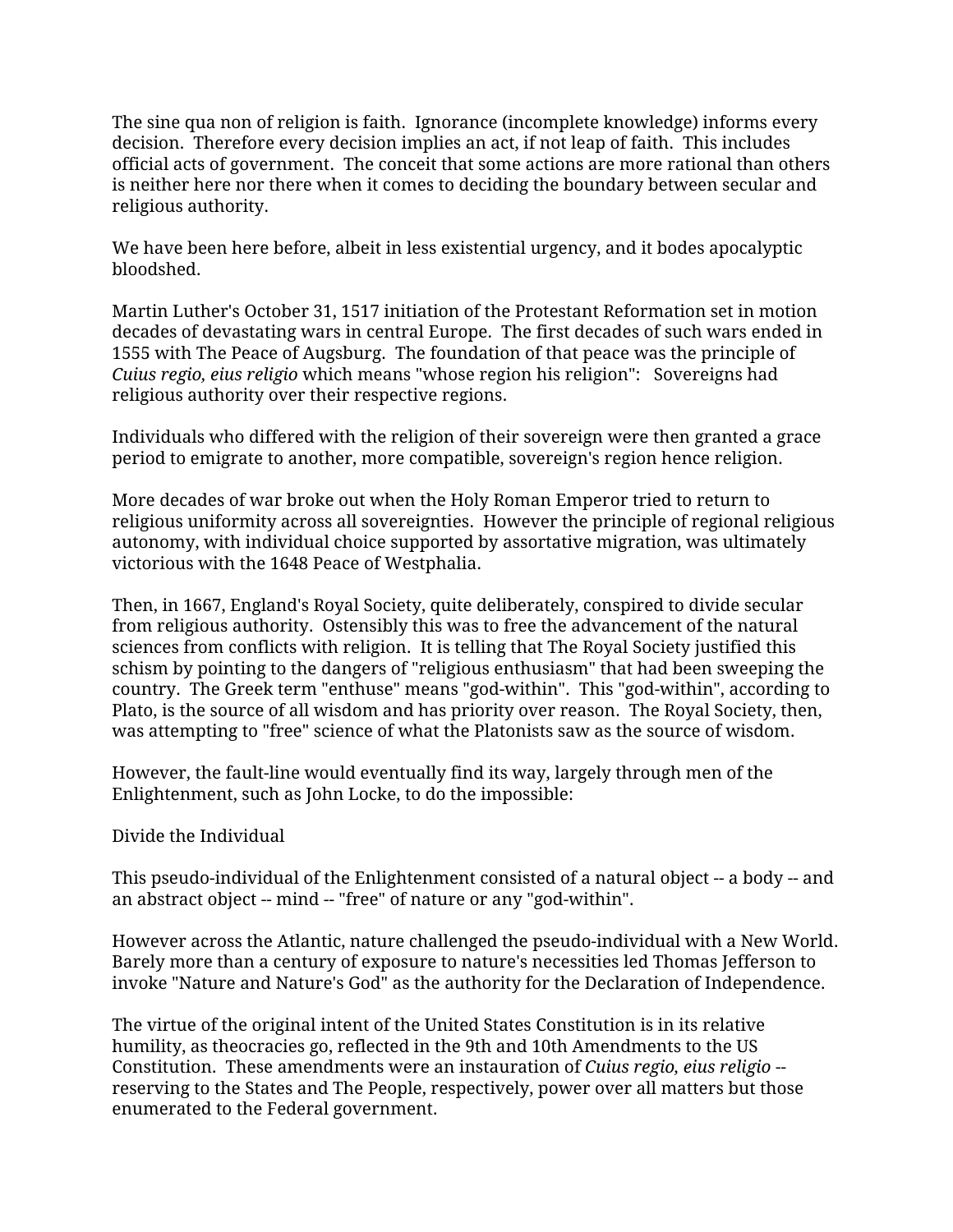State constitutions retained powers so broad that their theocratic nature was frequently explicit. As with *Cuius regio, eius religio* of 2 centuries before, individual citizens had broad leeway to migrate to a compatible region. But beyond this, individuals could strike out to the frontier and found new States if they found no compatible State. A prominent example of this was the founding of the State of Utah by the Church of Jesus Christ of Latter Day Saints, whose ecclesiastical law formed the basis of that State's constitution.

Today, the humility originally intended for the US Constitution is scarcely to be found in Washington D.C.

Moreover, religious denominations have become enthusiastic participants in the violation of the consent of the people, by establishing nongovernmental organizations to settle immigrants among the people. This enthusiasm they share with the elites. For their piety, these NGOs receive not only generous government and philanthropic grants and tax breaks, but support as the moral superiors of "populists".

It is this corruption, now pervading virtually every religious denomination, by the elites that makes obvious the need for a new church respecting *Cuius regio, eius religio* and its migratory assortation so that enthusiasm is not the sole possession of an elite:

A Protestant Instauration

This is the "Declaration of Independence" -- "The 95 Theses" -- of The Fair Church<sup>®</sup>.

By recognizing the "god-within" undivided from his reasoning mind The Fair Church℠ upholds the integrity of the individual's choice of faith in the form of regions that differ in religion, with enforcement of freedom of emigration to compatible regions. We can, in conscience, do no less for the mortal children of the most high.

Like the Protestant Reformation, however, conflict with existing, highly invasive, ecclesiastical powers posing as "secular" authority is inevitable.

Indeed, the mortal descendants of the immortal Goð, also known as "The People", are living under a theocracy more oppressive than the Dark Ages Catholic Church at the height of its power. The supposed "State powers" recognized by the 10th Amendment have drowned in the flood of "laws" and regulations posing as "laws" -- all backed by a gross imbalance with State powers -- powers of taxes and funds pouring out of Washington D.C.

The State militias are not under State authority, so even that last resort for nullification is -- itself -- nullified. Such pathetic efforts as the so-called "Libertarian Free State Project" cannot practically express differing beliefs

The Laboratory of the States is long-dead.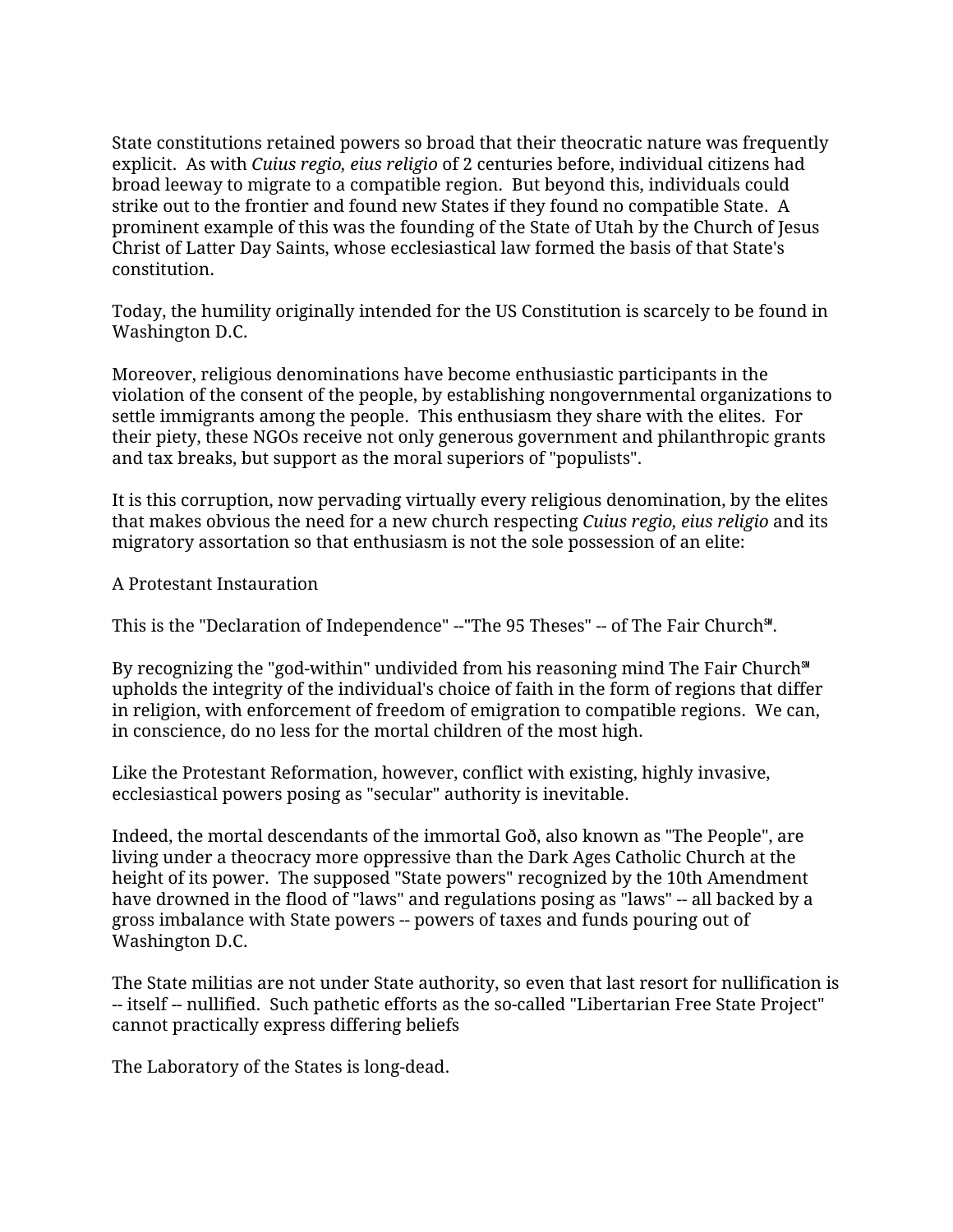Along with that laboratory has died any substantive pretense that the so-called "social sciences" can authoritatively comment on social etiology. The "scholarship" of "sociology" more-resembles medieval theology, unhinged from experimental controls, than a science. It remains viable only as apologetics supported by the theocracy. Thus informed by intrusive theology, "policy think tanks" around Washington, D. C. unleash experimental treatments on human populations without their informed consent - without even so much as a stage 1 clinical trial to establish safety, let alone stage 2 clinical trials to establish efficacy.

"Social Science" quackery makes the sordid tales of Joseph Mengele look ethical.

Among such "treatments" is the aforementioned massive increase in immigration from radically different cultures imposed on all locales without their consent, despite decades of consistent opposition by over 90% of the mortal Goðs.

### So-violating the will of the mortal Goðs is war on Goð.

An individual, however, cannot make war on groups, such as ecclesia posing as "secular" or "scientific" government, and expect victory. It is for this reason that individuals need to unite around what the US Constitution refers to as a "Declaration of War" in self-defense. Moreover, as mortal Goðs, individuals need such a Declaration to designate a moral end. This is true whether that war is conducted by force or by the continuation of war by other "peaceful" means, such as politics.

The exegesis of The Fair Church℠'s dogma, "Accept your mortal descent from the immortal Goð." proffers such an end and "peaceful" prosecution of that war, if the original, humble, intent of the US Constitution can reign in the hubris of theocracies.

## You as an individual can begin preparation.

- 1. Imagine the kind of society in which you would like to live.
- 2. Begin to formalize it verbally.
- 3. Lay down its law among those in your domain as if you were the sovereign.
- 4. Enforce it to the greatest practical extent in the largest practical domain, even if only as your domicile's "house rules".
- 5. Write it down and share it to find compatible others.
- 6. Discuss with them desirable regions for this.
- 7. Read the exegesis to see how this process applies to The Fair Church℠.